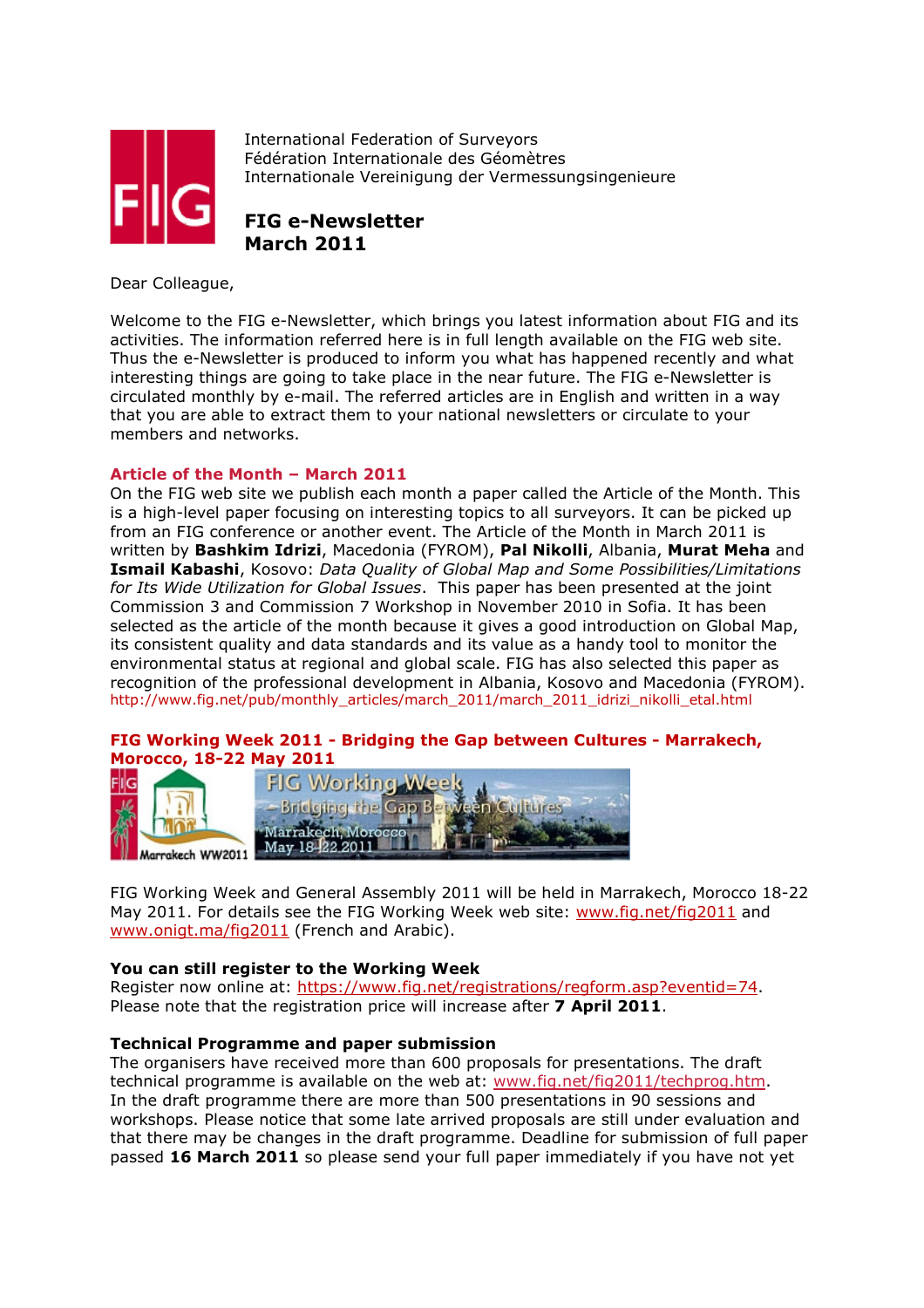done so. Please remember to use the template for papers and read the guidelines carefully.

Guidelines for writing papers: http://www.fig.net/fig2011/fig\_2011\_template.doc Template for papers: http://www.fig.net/fig2011/fig\_2011\_template.doc When you register to the Working Week please book your technical tours, sightseeing tours and social events at the same time. We recommend to book accommodation at the Mansour Eddabhi Hotel that has been selected as the main conference hotel. See instructions for booking and special rates on the conference web site. Royal Air Maroc has been selected as the official carrier – see details on the web.

#### FIG General Assembly 2011 - Marrakech, Morocco, 18 and 22 May 2011 – Agenda paper will be available 21 March 2011



Palais des Congres, Marrakech

The main issues on the General Assembly agenda in 2011 will be adoption of the Council and Commission work plans. These will be our roadmap over the next four years. As there will be no election at this year's General Assembly, there will be more time available for discussions. The Council is considering a break-out session focusing particularly on issues related to the rights and obligations of membership. Please check the FIG Web site: www.fig.net on 21 March for the agenda. The agenda will also be sent to all members of FIG.

# Reports from last month

# Courtesy Visit to Hong Kong Institute of Surveyors, Hong Kong SAR, 3 March 2011



FIG President CheeHai Teo visiting Hong Kong

President of the Hong Kong Institute of Surveyors, Mr WONG Bay together with a representation from the association, warmly welcomed FIG President CheeHai Teo in Hong Kong. Apart from being shown around HKIS impressive premises and in-house facilities on Hong Kong Island, President CheeHai TEO thanked President WONG Bay for HKIS's continued contribution and engagement with FIG and welcomed HKIS's interest to play a more active role within FIG's Commissions, Networks and Task Forces.

www.fig.net/news/news\_2011/hong\_kong\_march\_2011.htm

### The Land Administration Domain Model is at Draft International Stage



The Land Administration Domain Model (LADM) has been published as a Draft International Standard by the International Organization for Standardization (ISO), as ISO 19152. P-Members of ISO/TC 211, Geographic Information/Geomatics, can comment on the draft and are in the position to vote on continuation of the development. Liaisons to ISO/TC 211, such as FIG, can also comment on the draft. The deadline for voting and comments is 20 June 2011. The development of this standard is an initiative from FIG. It is a comprehensive, extensive, formal process with a continuous review and a continuous, creative approach to find common denominators in land administration systems and included data sets. www.fig.net/news/news\_2011/ladm\_feb\_2011.htm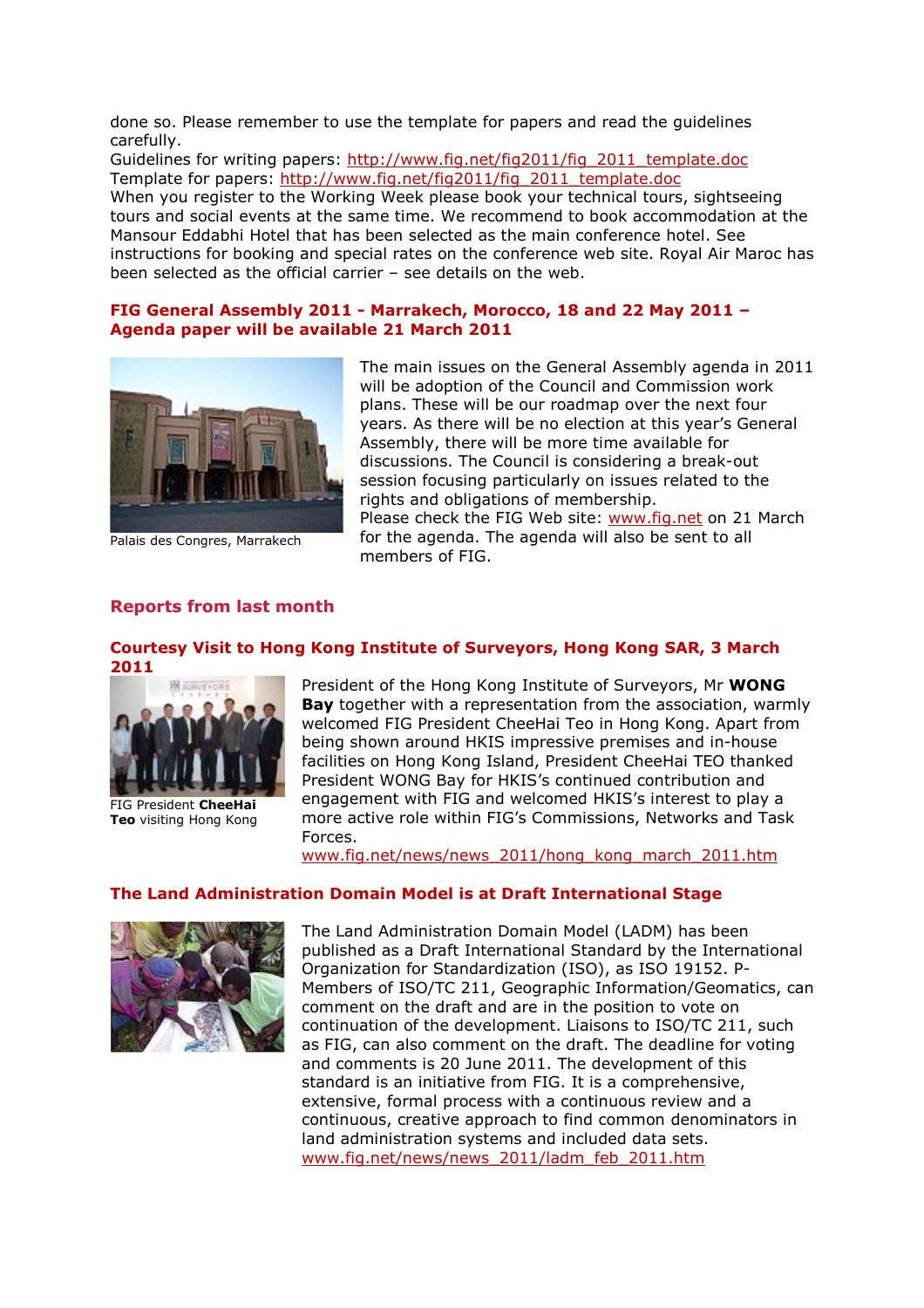Job vacancies (incl. FAO, The University of Nottingham in China and New Mexico State University) http://www.fig.net/jobs/jobindex.htm

### Forthcoming events

### 12 April 2011, Prishtina, Kosovo

International Seminar "Land Administration and Management – Prishtine 2011". Main organizers: Geo-SEE and KCA,. Co-sponsored by FIG Web site: http://LandAM.geo-see.org

# 13 -15 April, Garching/Munich, Germany

The 1st International Workshop on The Quality of Geodetic Observation and Monitoring Systems - QuGOMS 2011. Co-sponsored by FIG Commission 5 Invitation flyer: http://www.fig.net/events/2011/qugoms2011.pdf Web site: http://www.gih.uni-hannover.de/qugoms2011

# 14-19 April 2011, Newcastle, United Kingdom

24th International Geodetic Students Meeting. Organised by IGSO and co-sponsored by FIG.

Web site: http://www.igsm2011.org.uk/

### 27-29 April, Novosibirsk, Russia

Geosiberia - Seventh International Specialised Exhibition and Scientific Congress. Organised by Siberian State Academy of Geodesy and ITE Siberian Fair. Co-sponsored by FIG.

More information: http://www.fig.net/events/2011/geosiberia\_2011.pdf Web site: http://www.geo-siberia.com/

### 27-29 April, Lviv, Ukraine

GEOFORUM 2011- 16th International Scientific and Technical Conference. Organised by Institute of Geodesy, National University. Co-sponsored by FIG. More information: http://www.fig.net/events/2011/ukraine\_2011.pdf

### 3-8 May Antalya, Turkey

GI4DM - GeoInformation for Disaster Management. Co-sponsored by FIG Web site: http://www.gi4dm2011.org/

### 18-22 May, Marrakech, Morocco



 Web site: http://www.fig.net/fig2011 and www.onigt.ma/fig2011 **Registration for the Working Week 2011:** https://www.fig.net/registrations/regform.asp?eventid=74

### 13-16 June, Cracow, Poland

7th International Symposium on Mobile Mapping Technology Symposium - MMT11. Cosponsored by FIG

Web site: http://www.mmtcracow2011.pl/

### 22-23 June, Umeå, Sweden

The Geodetic Infrastructure in Europe - today and tomorrow. Organised by CLGE and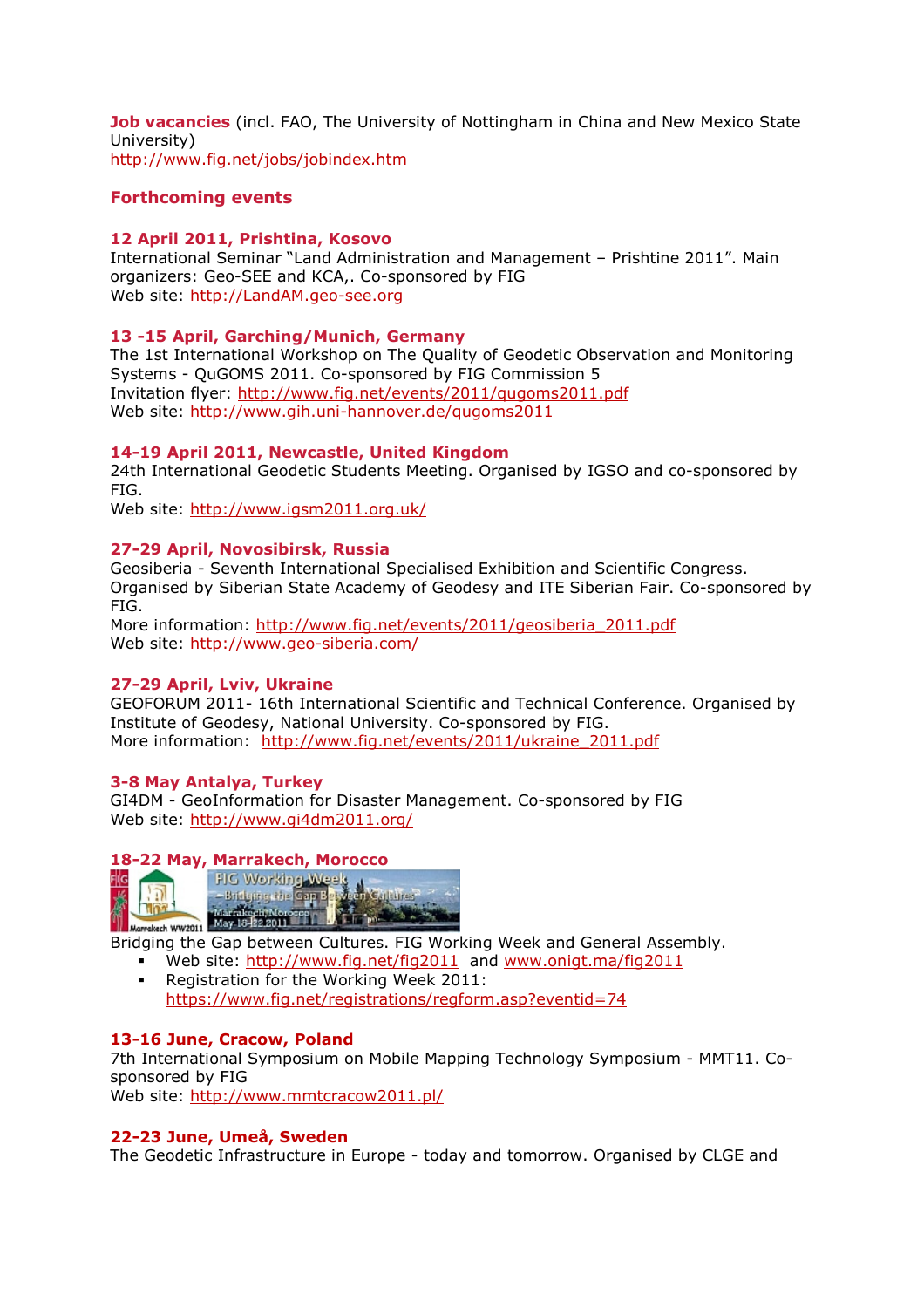ASPECT. Co-sponsored by FIG Commission 5 Web site: http://www.aspect.se/ASPECT-seminarier-clge-juni-2011.html

#### 22-24 June, Kuala Lumpur, Malaysia

11th South East Asian Survey Congress. Co-sponsored by FIG. Web site: www.seasc2011.org/

#### 7-12 July, San Diego, California, USA

The Survey Summit arranged by ESRI and the American Congress on Surveying and Mapping (ACSM). Co-sponsored by FIG Web site: http://www.thesurveysummit.com/

#### 19-22 July, Mayaguez, Puerto Rico, USA

SAGES/FIG Workshop on Curriculum and Core Survey Knowledge. Co-sponsored by FIG Commission 2. Web site: www.sages2011.uprm.edu

# 5-7 September, Ulaanbaatar, Mongolia

International Workshop on Innovative Technologies for an Efficient Geospatial Management of Earth Resources. Third International Workshop organised by Siberian State Academy of Geodesy and FIG Commissions 5 and 6.

### 14-16 September, Zurich, Switzerland

UAV-g 2011 - Unmanned Aerial Vehicle in Geomatics. Technical sessions at ETH Zurich on September 14 and 16, and invitation to system providers, researchers and users to contribute with live demonstrations at Airfield Birrfeld on 15 September. Organised by ETH Zurich and co-sponsored by FIG Commisson 5 and 6. Web site: http://www.uav-g.ethz.ch

#### 22-24 September 2011, Brijuni, Croatia

INGEO 2011. Organised by the Faculty of Civil Engineering, Slovak University of Technology in Bratislava, Faculty of Geodesy, University of Zagreb and FIG Commission 6.

More information: http://www.fig.net/events/2011/ingeo\_2011.pdf Web Site: http://web.svf.stuba.sk/kat/GDE/Ingeo2011/Ingeo.html

#### 25 September–1 October, Innsbruck, Austria

FIG Commission 7 Annual Meeting 2011andInternational Symposium "Cadastre 2.0" Organised by FIG Commission 7.

#### 28-30 September, Ilidza, Bosnia and Herzegovina

Second Congress on Cadastre in Bosnia and Herzegovina. Organised by Geodetic Society of Herzeg-Bosnia (GSHB). Co-sponsored by FIG. More information: http://www.fig.net/events/2011/bosniaherzegovina\_congress\_2011.pdf

#### 16-18 November 2011, Delft, the Netherlands

Second International FIG Workshop on 3D-Cadastres. Organised by FIG Commission 7 Working Group and supported by EuroSDR. Web site: http://3dcadastres2011.nl/

For additional FIG and FIG Commission events see always up-to-date information at: www.fig.net/events/events.htm

#### Subscribe to the FIG e-Newsletter